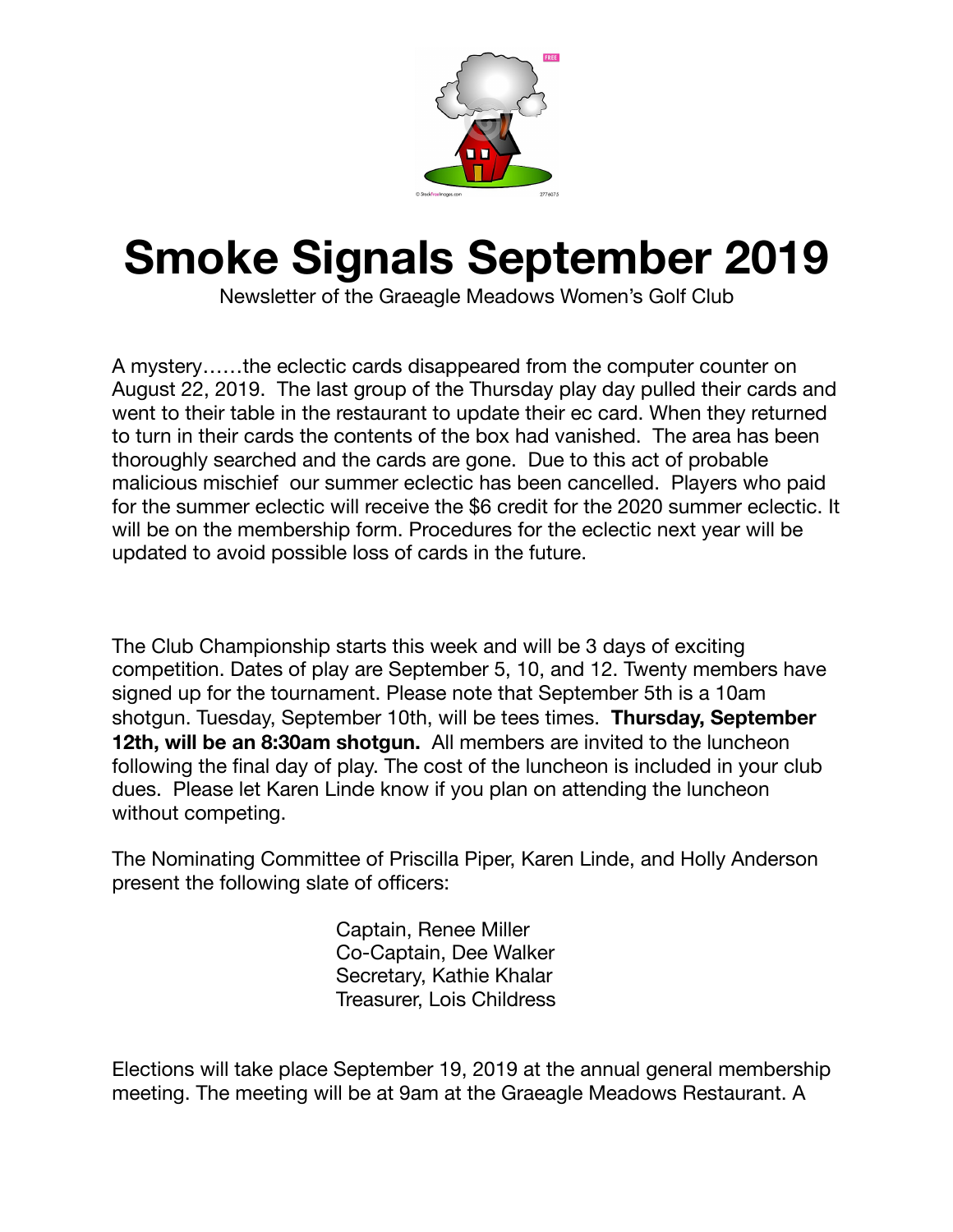very light continental breakfast will be offered. There will be a 10am shotgun Ace of Aces qualifier. This will be the last qualifier of the season. The Ace of Aces tournament will take place September 26, 2019.

The application for 2020 membership will be available online soon and hard copies will be available at the September annual meeting. Deadline for membership is November 1, 2019. You may submit your application prior to that date but your check will not be cashed until November 1, 2019. We have waived the hole-in-one fee for another year due to lack of any payouts.

The Turd Tournament will be held this year on October 3rd followed by a luncheon. Dee Walker and Cheryl Brennan are chairing the tournament. This is our last official play day of this 2019 season.

The Awards luncheon will be held October 10th at the Graeagle Restaurant. Patty Monaghan and Cathy MacDonald will be sending out a flyer soon.

Cathy Churchill will have information soon on the Cross Country that will be on October 16th, 2019.

The Christmas luncheon will be on December 5th, 11:30am, at the Grizzly Grill. Renee Miller, Dee Walker, and their committee will be sending out details.

This will be my last Smoke Signals as your captain. Renee Miller will take over the gavel on November 1st. In the past two years we have:

- updated the by-laws and standing rules.
- addressed the pace of play.
- attempted to create play days that appeal to players of all levels.
- educated our members about the new rules from the USGA.
- hosted Plumas Pines and Whitehawk at the Meet and Greet in June.
- organized an inaugural Stars & Stripes Scramble (a family friendly 9 hole tournament on the 4th of July).
- been part of the unification of PWGA with NCGA.

Some of our programs have outgrown their time. This year we did not have a junior golfer program to assist. Our Doe Dinner was cancelled due to many schedule conflicts and lack of attendance. Members who have attended the event the past few years have enjoyed it but we will be looking at an "update" to appeal to more members.